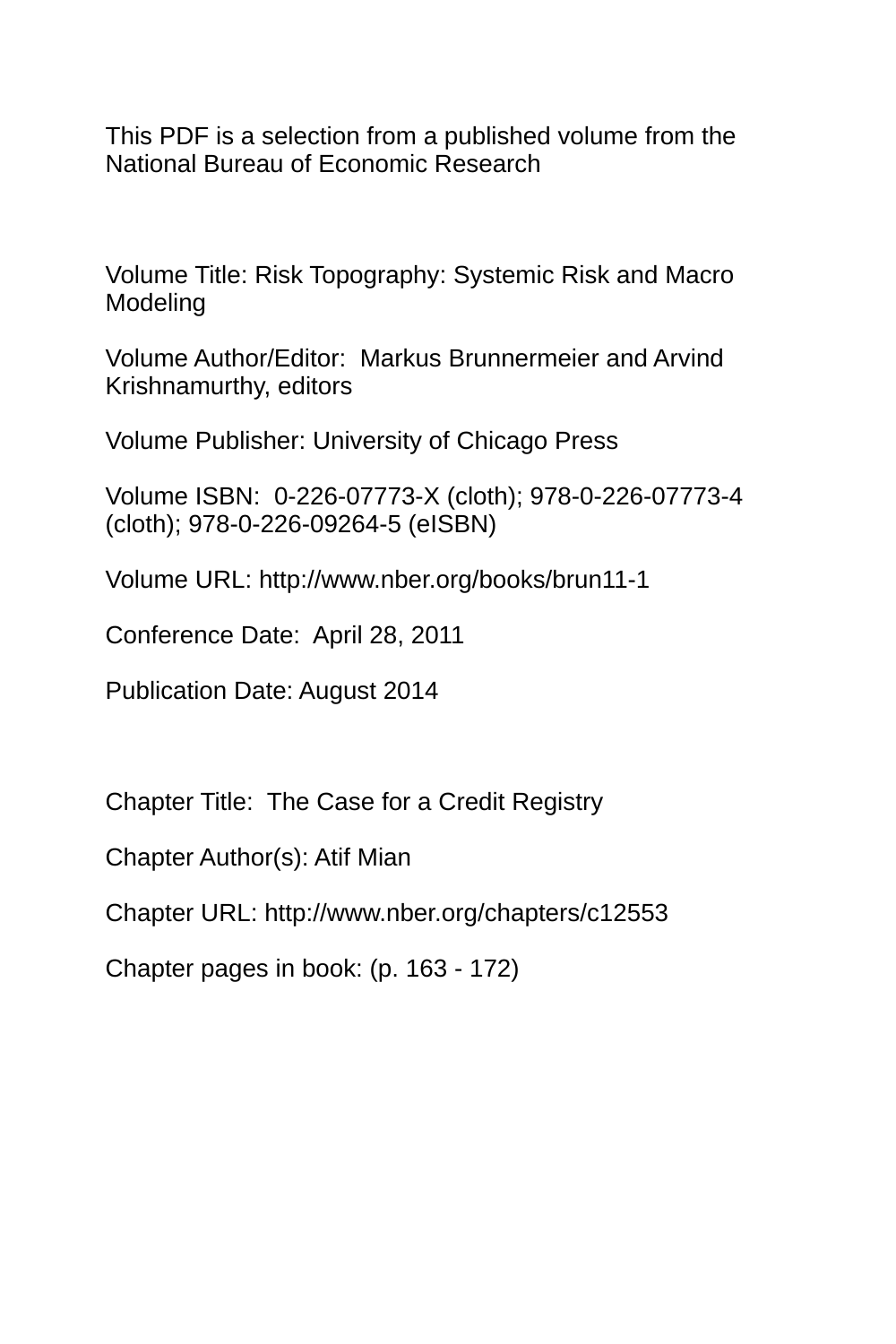# **The Case for a Credit Registry**

Atif Mian

# **11.1 Introduction**

**11**

The banking sector is often blamed for exposing the economy to systemically important risks through either excessive credit creation and asset bubbles during episodes of credit boom, or excessive cut back in credit during slumps. The basic reasoning behind such arguments is that credit supply matters. For example, a relaxation in lending standards may lead to excessive credit creation during booms and large losses to capital may generate a deleveraging cycle that wipes out good credit during busts.

The concern that malfunctions in the credit supply process may generate unnecessary crises leads to calls for large scale policy intervention in credit markets. For example, central banks are advised to "lean against the wind" if credit is expanding due to lax lending practices. On the other hand, central banks and governments are urged to inject liquidity and capital in the banking system if credit is being cut due to a deleveraging process.

This chapter seeks to answer the following question:

What tools does a regulator or policymaker have at her disposal to judge whether changes in bank credit are driven by supply-side factors?<sup>1</sup>

Atif Mian is professor of economics and public policy at Princeton University and a research associate of the National Bureau of Economic Research.

I thank Asim Khwaja, Markus Brunnermeier, Arvind Krishnamurthy, and participants at the NBER conference on systemic risk in New York for comments and suggestions. Special thanks to Ramón Santillán at Banco de España for answering questions concerning the design of credit registry systems. Funding from the Coleman Fung Risk Management Center at Berkeley is gratefully acknowledged. For acknowledgments, sources of research support, and disclosure of the author's material financial relationships, if any, please see http://www .nber.org/chapters/c12553.ack

1. My focus here is on commercial lending to firms. A related question corresponding to consumer financing is discussed by Amir Sufi in "Detecting Bad Leverage" (chapter 14, this volume).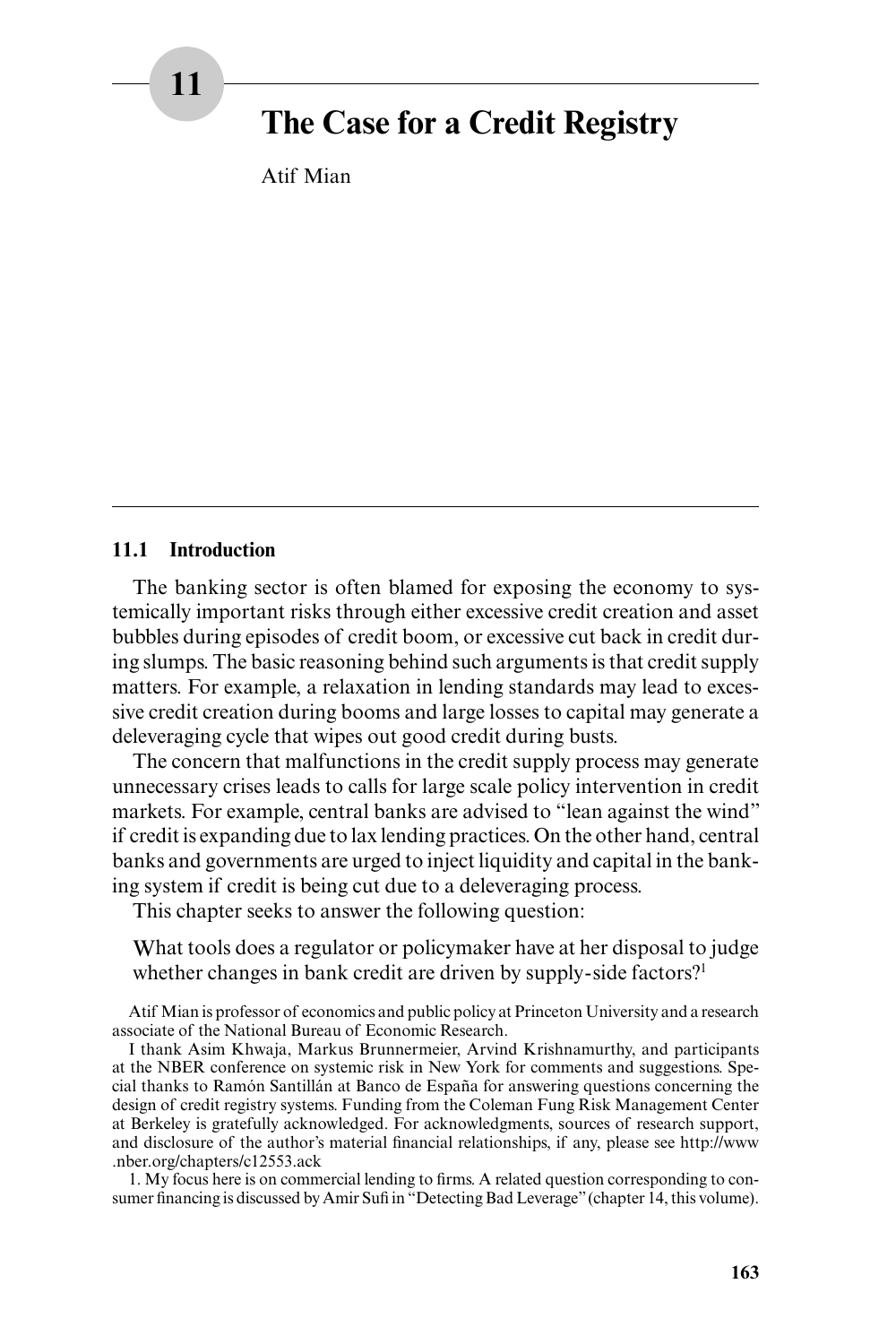The question is important because if changes in bank credit were driven by genuine demand-side factors such as productivity shocks or shocks to expectations, then policy intervention based on the premise that the fault lies on the credit supply side can be counterproductive. Moreover, even if supply-side factors influence bank credit, these factors may not be too relevant for the economy if there are sufficient new and alternative sources of financing to pick up any slack created by misperforming banks.

I outline a methodology that can help policymakers better understand the extent to which supply-side factors generate aggregate fluctuations in credit. The methodology is based on the regulator having access to a timely and comprehensive *credit registry* that contains information on every business loan given out by the banking sector. While such credit registry data are available in many countries around the world, the United States does not currently have a comparable system. I discuss the design issues related to the building up a credit registry database in section 11.2. Section 11.3 outlines the methodology that can be applied to credit registry data to isolate the role of supply-side factors and section 11.4 provides real world examples. Section 11.5 concludes with a discussion of some of the limitations of the proposed methodology.

# **11.2 Credit Registry Design**

I begin with a brief description of the design of credit registries (see World Bank [2011] for more details). There are four basic steps in the design of a credit registry system: data collection, data validation, data dissemination, and data usage.

*Data collection*. Credit registry data are collected from every commercial borrower in the banking system. The data contain identification information on borrower and lender, and may include details such as name, location, industry, and ownership information. Information on location, industry, and ownership is particularly useful for testing if credit is concentrated in certain regions, industries, or groups of companies and whether such trends have strengthened over time. A typical credit registry records both positive and negative credit information. Positive credit information includes total amount of credit issued, credit outstanding, maturity, and collateral value (if any). Negative credit information includes default rate (broken by thirty-day, sixty-day, etc.), recovery in case of default, and any legal actions against the borrower in the past. In certain countries there may be a sunset provision on negative information such that negative information is automatically deleted from the record after a predetermined number of years. It is common for credit registry data to be updated on a monthly basis. With the advancements in information technology, collecting credit registry data at a monthly frequency is not too cumbersome.

*Data validation*. An important step after data collection is its validation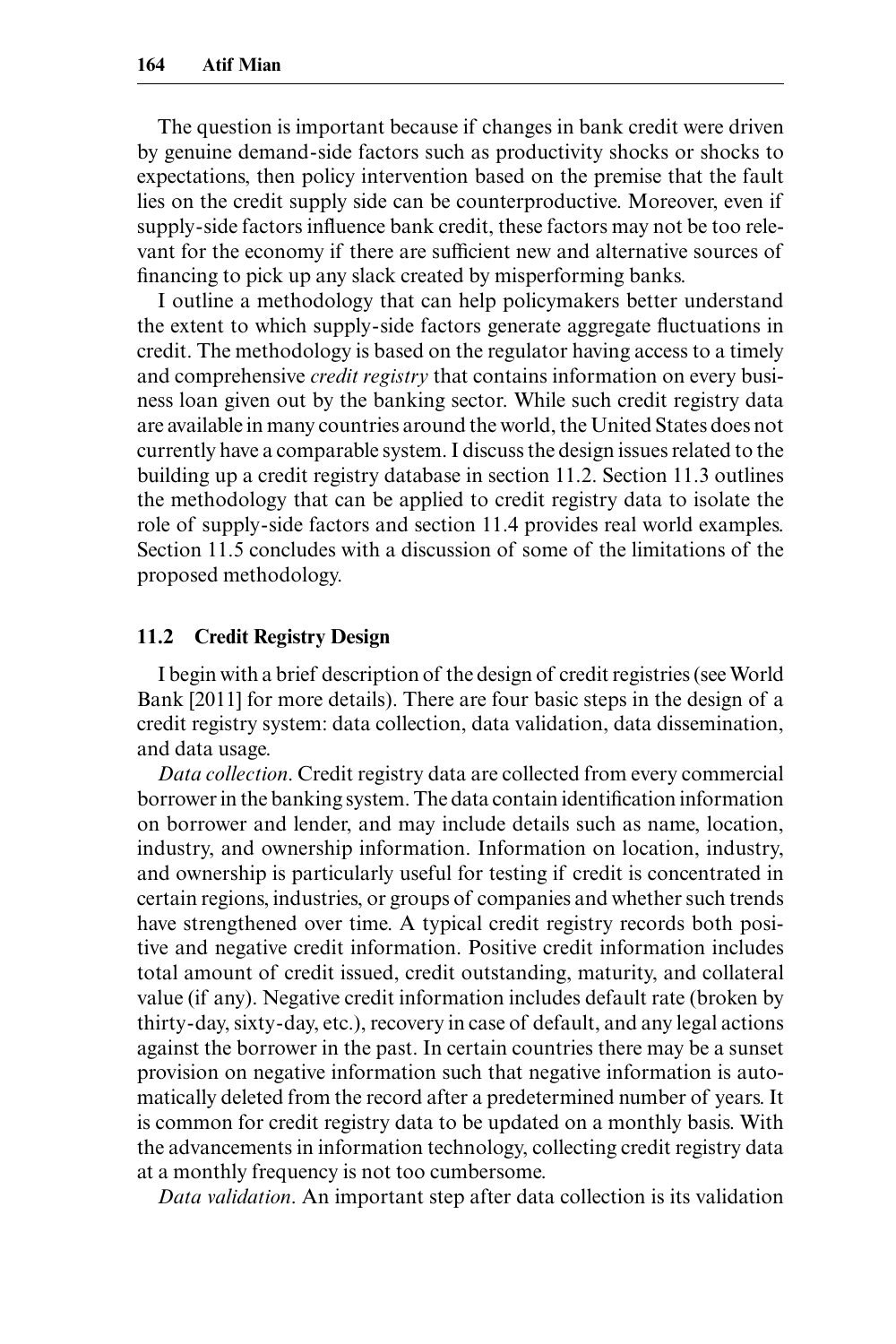to minimize errors. Automated routines can be set up to check if the data are coded appropriately and whether individual data items add up to the consolidated version. Any significant discrepancy found in the validation stage can be sent back to the data collection stage for further verification. Random audits of loan-level data are also useful in strengthening data quality and incentivizing data collectors to monitor the process appropriately. Such audits not only help keep the data quality high but also improve transparency and reliability of the banking sector financial data.

*Data dissemination*. Every credit registry data must have appropriately designed rules on how data will be disseminated and who can get access to the data. There is a fundamental tension between maintaining proprietorship of data and making data accessible to a wider audience. Banks that rely on "relationship banking" may want to keep their portfolio confidential to maximize leverage and rents in their relationship. Doing so may—in theory—also be optimal ex ante to give incentives to banks to spend effort in adding first-time borrowers to the banking sector. However, such benefits of data proprietorship must be weighed against the broader benefits of data sharing. These include enabling banks to get a real time sense of the overall exposure of their clients (and related parties) with other banks and allowing regulators/researchers quick access to data for macroprudential purposes (as explained in the following sections).

Putting all this together, while it is important to create and share credit registry data, it is equally important to outline strict guidelines on who can access the data and how. It is imperative that everyone contributing to the credit registry data must have full confidence that the data will only be used for legitimate purposes.

*Data usage*. Once a credit registry data is put in place, an obvious use of the data is to help regulators and the banking sector use the data for prudential and risk-management purposes. The rest of this chapter explains how the data can also be combined with more scientific empirical methodologies to better identify the fundamental drivers of credit boom and bust. The accumulated knowledge can then help policymakers make more informed choices.

## **11.3 Methodology**

The methodology outlined here was introduced by Khwaja and Mian (2008) and augmented by Jiménez et al. (2011). The basic purpose of the methodology is to test specific hypotheses about the role of supply-side factors in generating observed changes in bank credit. The methodology offers two advantages from an econometric standpoint. First, it provides an unbiased estimate of the supply-driven "bank lending channel" effect. Second, it takes into account general equilibrium adjustments made at the borrower level in reaction to the bank lending channel effect and provides a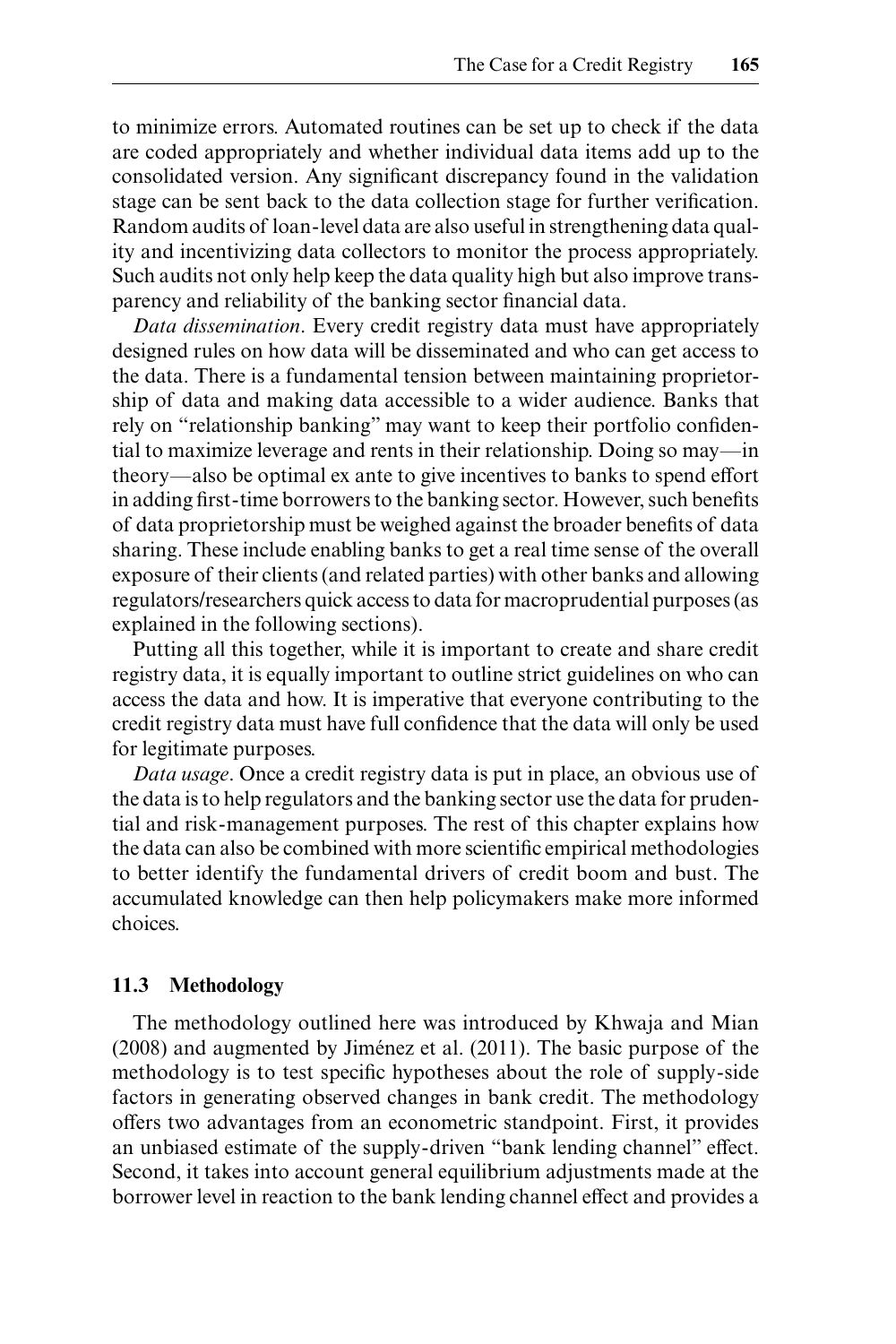bias-corrected net effect of the bank lending channel at the borrower level. We briefly illustrate the methodology below.

Consider an economy with banks and firms indexed by *i* and *j*, respectively. Firm *j* borrows from  $n_j$  banks at time  $t$ , and assume that it borrows the same amount from each of the  $n_j$  banks. The economy experiences two shocks at *t*: a firm-specific credit demand shock h*<sup>j</sup>* and a bank-specific credit supply shock  $\delta_i$ . The variable  $\eta_j$  reflects changes in the firm's demand for credit driven by productivity or customer demand shocks. Variable  $\delta_i$  reflects changes in the bank's funding situation, such as a run on short-term liabilities (a negative shock), or new opportunities to access wholesale financing (a positive shock.)

Let  $y_{ii}$  denote the log change in credit from bank *i* to firm *j*. Then the basic credit channel equation in the face of credit supply and demand shocks can be written as:

(1) 
$$
y_{ij} = \alpha + \beta * \delta_i + \eta_j + \varepsilon_{ij}.
$$

Equation (1) assumes that the change in bank credit from bank *i* to firm *j* is determined by an economy-wide secular trend  $\alpha$ , credit supply and credit demand shocks, and an idiosyncratic shock  $\varepsilon_{ii}$ . While equation (1) is reduced form in nature, it can be derived as an equilibrium condition by explicitly modeling credit supply and demand schedules.

In a frictionless world (as in the Modigliani-Miller theorem), bank lending is independent of credit supply conditions and only depends on "fundamental" credit demand factors. Financial intermediaries in such scenarios have no impact on the economy and, hence, there is no bank transmission channel, that is,  $\beta = 0$  in equation (1). The presence of financing frictions, however, may force banks to pass on their credit supply shocks  $\delta_i$  to borrowing firms, making  $\beta > 0$ 

Variable  $\beta$  is often referred to as the "bank lending channel," and is the key supply-side parameter of interest. Variable  $\beta$  can be estimated from equation (1) using ordinary least squares (OLS), giving us  $\beta_{OLS} = \beta + \beta$  $[Cov(\delta_i, \eta_i) / Var(\delta_i)]$ . The expression implies that as long as credit supply and demand shocks are significantly correlated,  $\beta_{OLS}$  in equation (1) would be a biased estimate of the true  $\beta$ . For example, if banks receiving a positive liquidity shock are more likely to lend to firms that simultaneously receive a positive credit demand boost, then  $\beta$  would be biased upward. Khwaja and Mian (2008) resolve this issue by focusing on firms with  $n_i \geq 2$ , and absorbing out  $\eta_j$  through firm fixed effects. The estimated coefficient  $\hat{\beta}_{FE}$ then provides an unbiased estimate of  $\beta$ .

However,  $\beta_{FE}$  does not give us a complete picture of the net effect of bank lending channel on the economy. In particular, individual firms affected by the local lending channel due to a positive  $\beta$  in equation (1) may seek funding from new banking relationships to compensate for any loss of credit. Jimenez et al. (2011) show that an unbiased estimate of the *net* (or aggregate)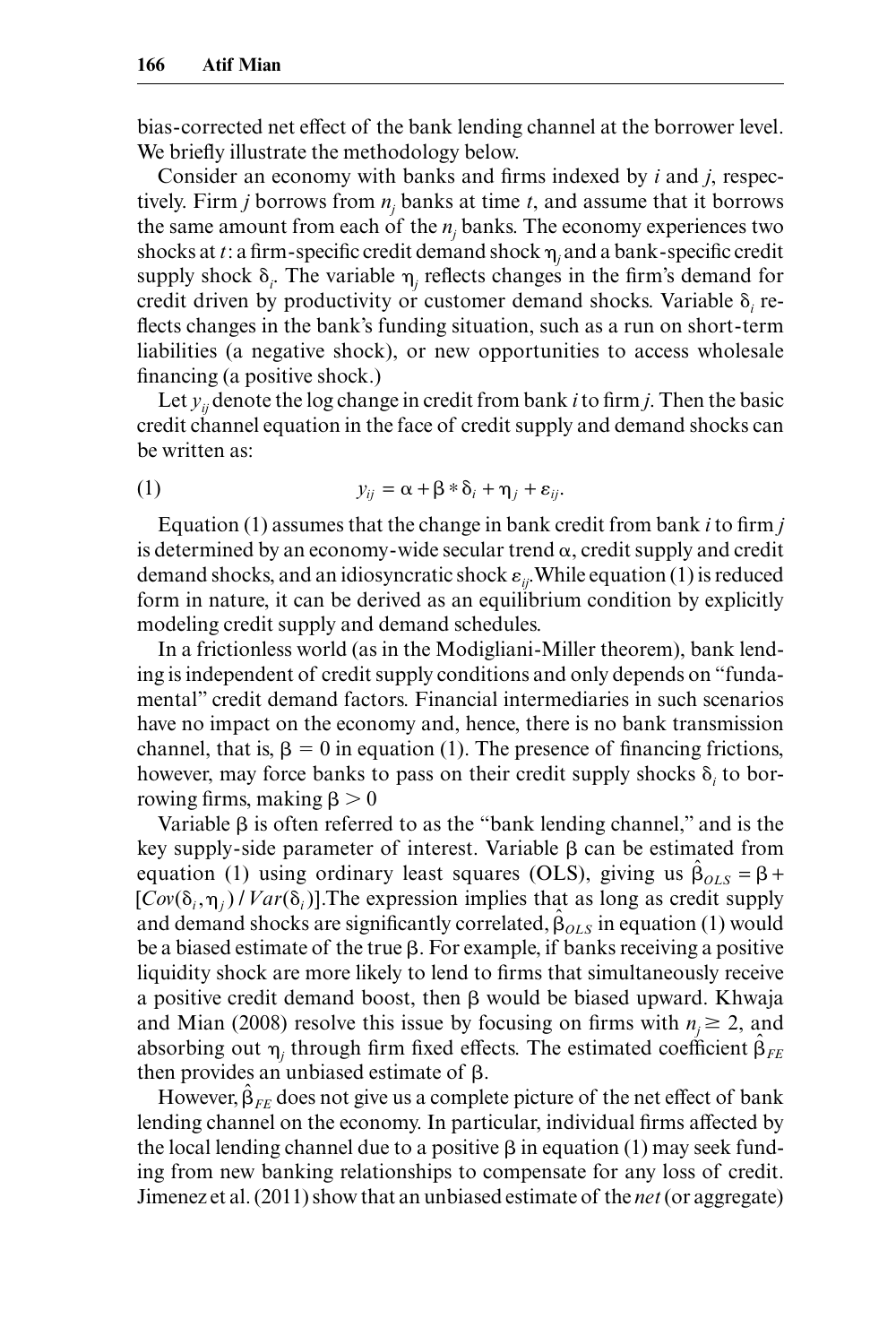effect of supply-side banking shocks on borrower *j* can be estimated using the equation:

(2) 
$$
\overline{y}_j = \overline{\alpha} + \overline{\beta} * \overline{\delta}_j + \eta_j + \overline{\epsilon}_j,
$$

where  $\overline{y}_j$  denotes the log change in credit for firm *j* across *all* banks.<sup>2</sup> It is *not* a simple average of  $y_{ii}$  from equation (1), since a firm can start borrowing from new banks as well. Variable  $\overline{\delta}_j$  denotes the *average* banking sector shock experienced by firm *j* at time *t*, that is,  $\delta_j = \sum_{i \in N_j} \delta_i / n_j$ , where  $N_j$  represents the set of banks lending to firm *j* at time *t*. Variable  $\overline{\epsilon}_i$  is an idiosyncratic error term. The same credit demand shock  $\eta_j$  appears in both equations (1) and  $(2)$  under the assumption that the shock equally affects a firm's borrowing from all banks. The aggregate impact of credit supply channel is captured by the coefficient  $\beta$ . If there is no adjustment at firm level in the face of bank-specific credit channel shocks, then  $\overline{B} = \beta$ .

How does one estimate  $\bar{B}$ ? An OLS estimate of equation (2) yields  $\hat{\vec{B}}_{OLS} = \vec{B} + [Cov(\delta_i, \eta_i) / Var(\vec{\delta}_j)]^3$ . While the variance of  $\vec{\delta}_j$  can be estimated in data, the covariance term between credit demand and credit supply shocks is unobservable to the econometrician. However, a unique advantage of the preceding fixed-effects estimator at loan level is that it allows us to back out the covariance term. Since  $\hat{\beta}_{FE}$  is an unbiased estimate of  $\beta$ , we can write  $Cov(\delta_{\rho} \eta_j) = (\hat{\beta}_{OLS} - \hat{\beta}_{FE}) * Var(\delta_i)$ , where variance of bank credit supply shocks  $\delta$ <sub>i</sub> can be estimated directly from data. Thus the aggregate lending channel effect,  $\overline{B}$ , can be estimated as:

(3) 
$$
\hat{\bar{\beta}} = \hat{\bar{\beta}}_{OLS} - (\hat{\beta}_{OLS} - \hat{\beta}_{FE}) * \frac{Var(\delta_i)}{Var(\bar{\delta}_j)}.
$$

The second term on the right-hand side of equation (3) is the adjustment term that corrects for any bias in the OLS estimate of equation (2). The adjustment term corrects for the otherwise unobserved covariance between credit supply and demand shocks. The extra variance term in the denominator corrects for the fact that the variance of bank shocks averaged at the firm level may be different from the variance of bank shocks overall.

A key advantage of the proposed methodology is that it can be implemented in real time. In particular, for any given bank shock  $\delta_i$  that is suspected of generating a transmission channel, run OLS and fixed effects (FE) versions of equation (1) to estimate  $\hat{\beta}_{OLS}$  and  $\hat{\beta}_{FE}$  respectively. Then estiwhere  $\sigma$  is a particle by  $\sigma$  column  $\phi$ <sub>*OLS*</sub> and  $\rho$ <sub>*FR*</sub> $\geq$  experiments. Then  $\sigma$  is matter firm-level equation (2) using OLS to generate  $\beta$ <sub>*OLS*</sub>. Finally, plug these three coefficients in equation  $(3)$  to estimate the unbiased impact of credit supply channel at the firm level.

A second advantage of the proposed procedure is that it relies on credit registry data, which exists in most countries of the world with banking

<sup>2.</sup> Depending on data availability, it could include nonbank sources of credit as well.

<sup>3.</sup> This follows from the observation that  $Cov(\delta_i, \eta_i) = Cov(\sum_{i \in N_i} (\delta_i/n_i), \eta_i) = Cov(\delta_i, \eta_i)$ .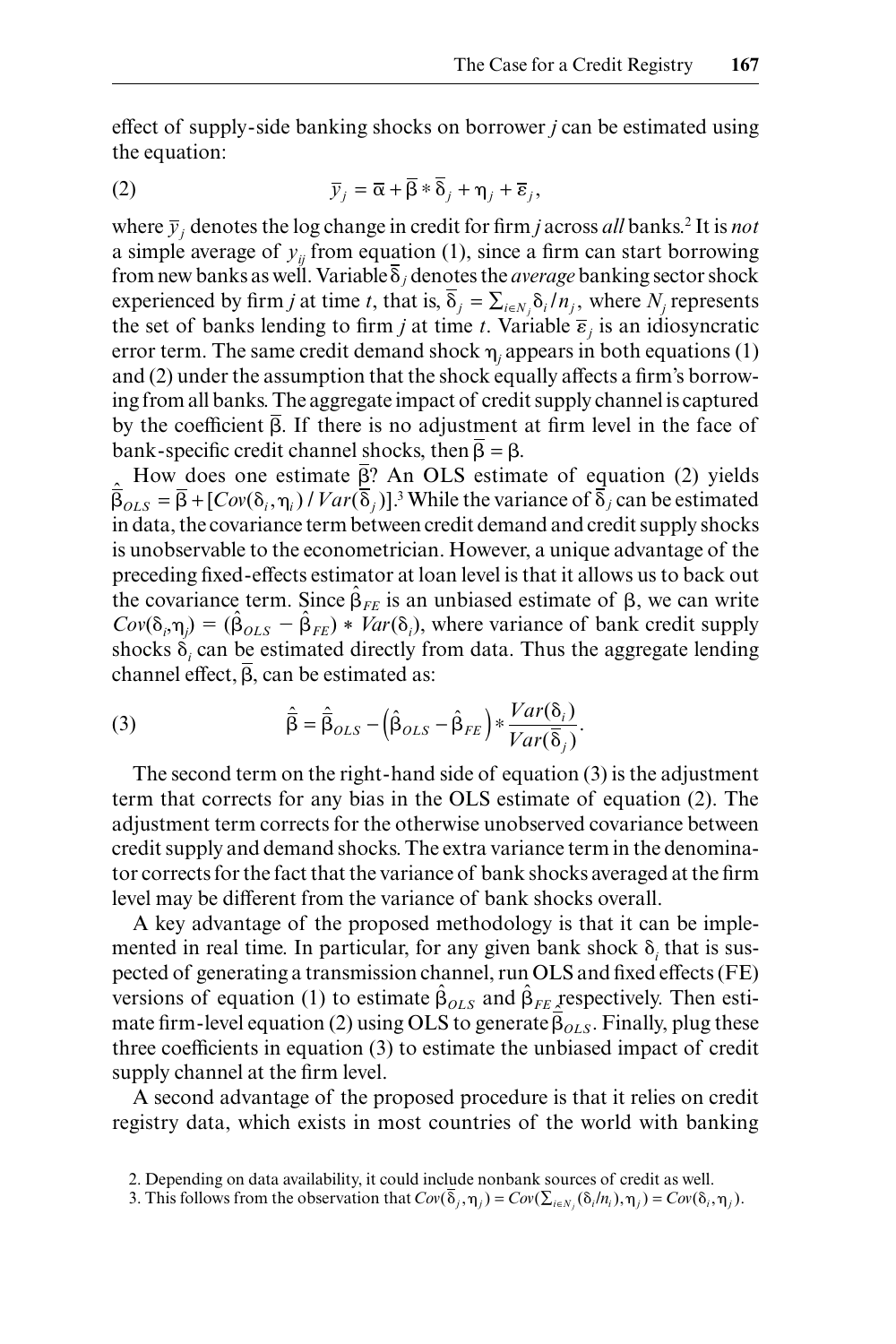supervision departments. We next provide three examples of the use of this methodology from Pakistan, Spain, and the United States.

## **11.4 Examples**

# 11.4.1 Nuclear Tests and Dollar Deposit Run on Banks in Pakistan

The unexpected nuclear tests by Pakistan in May 1998 imposed stiff sanctions on the country that led to a serious balance of payment crisis. Consequently, the government defaulted on its obligation to pay back dollars that it had borrowed through the banking sector's "dollar deposit scheme." The default on dollar obligations led to a serious run by depositors on the banking sector. However the run was not uniform across banks, but concentrated on banks that were more reliant on dollar deposits as a funding source.4

Khwaja and Mian (2008) evaluate the credit supply consequences of the run on bank deposits. We estimate equation  $(1)$  with borrower fixed effects separately for each quarter *t*. Variable  $y_{ij}$  is defined as log change in loan from bank *i* to firm *j*. The change is computed from the quarter prior to the nuclear tests until quarter *t*. Variable  $\delta_i$  is defined as the log change in deposits for bank *i* in the aftermath of the nuclear tests.

The set of estimated coefficients  $\hat{\beta}_{FE,t}$  (one for each *t*) trace out the supplyside impact of the run on deposits. Each coefficient  $\hat{\beta}_{FE}$  is computed using the within-firm difference in loan growth from banks with (relatively) high deposit growth versus banks with low deposit growth. Figure 11.1 plots this difference after classifying above and below median deposit growth as "positive" and "negative" liquidity shocks respectively.

There is no sign of a credit supply effect until the nuclear shock hits. Following the nuclear tests, we see a strong credit supply effect from the run on deposits. While there is a strong credit supply shock at the loan level, Khwaja and Mian (2008) show that this effect is completely neutralized by large firms (top 30 percent of firms by size) as they are able to borrow from new sources of funding. Thus the credit supply shock ends up affecting only smaller firms. Such an analysis can help policymakers understand the magnitude of the credit supply shock, and isolate the set of firms most in need of additional credit support.

#### 11.4.2 Real Estate Securitization and Bank Credit in Spain

Jiménez et al. (2011) apply the aforementioned methodology to the case of Spain and test whether the boom in real estate securitization during the

<sup>4.</sup> Banks could not hold these dollar deposits themselves. They turned over the dollar deposits to the central bank in exchange for equivalent rupees under the promise that the central bank would return dollars on demand from the depositor.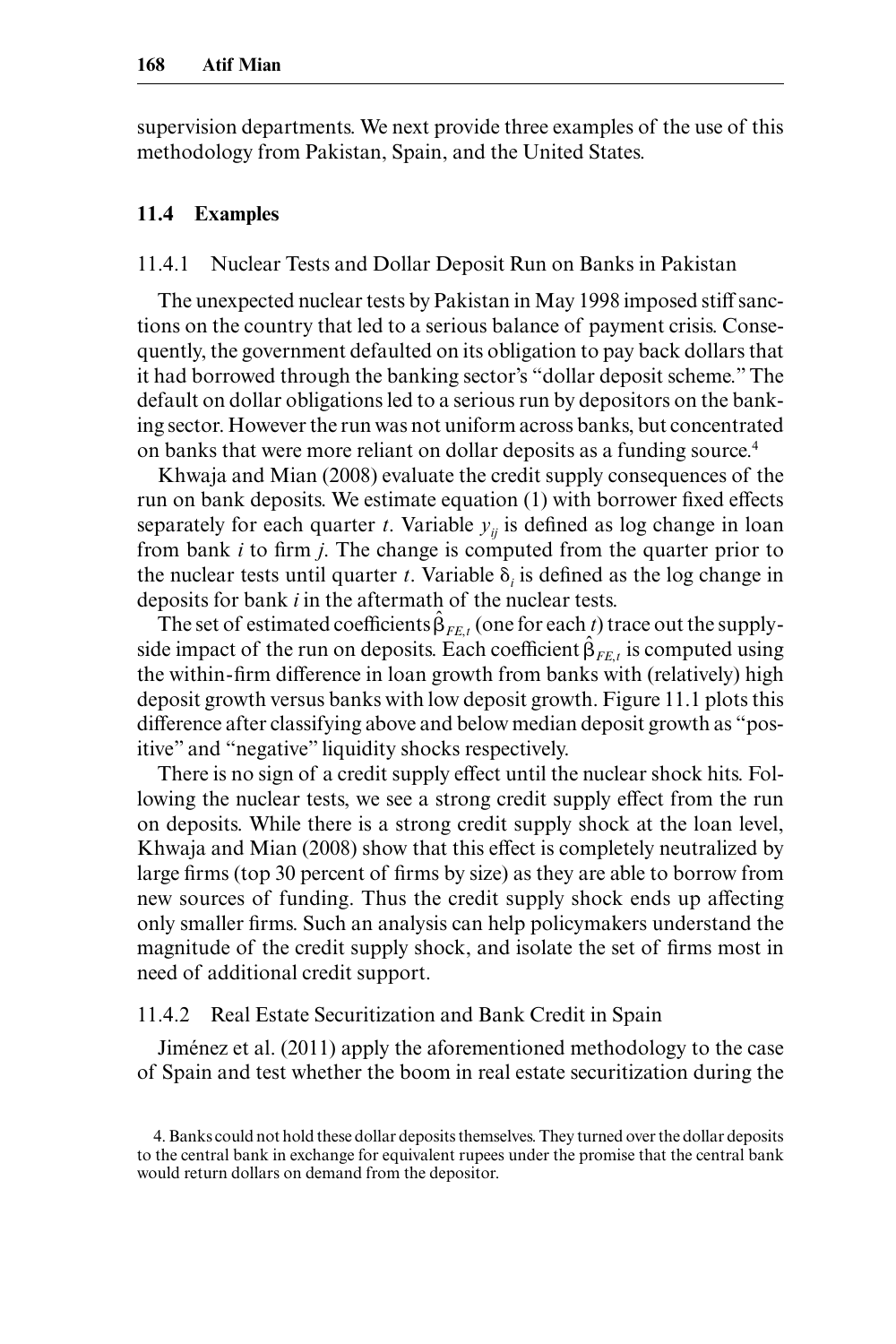

#### **Fig. 11.1 Loan-level credit channel effect for Pakistan**

*Notes:* The figure illustrates the credit supply effect due to the run on deposits in the aftermath of the May 1998 nuclear tests by Pakistan (dashed vertical line). It plots the change in credit within the same firm borrowing from two different types of banks—one that experiences a positive (above-median) growth in deposits and one that experiences negative (below-median) growth in deposits in the aftermath of the nuclear tests.

2000s enabled banks with large real estate assets to expand credit supply by securitizing their real estate portfolio. They estimate equation (1) with borrower fixed effects separately for each quarter *t*. Variable  $y_{ii}$  is defined as log change in loan from bank *i* to firm *j*. The change is computed from 2004Q4 until quarter *t*. Variable  $\delta_i$  is defined as the ex ante (year 2000) variation in real estate holdings for bank *i*. Real estate exposure proxies for the capacity of banks to securitize assets during the securitization boom. The analysis utilizes a comprehensive quarterly loan level credit registry data from the Bank of Spain that covers a period from 1999Q4 to 2009Q4.

Figure 11.2 plots the firm fixed-effect estimate of the credit supply effect of real estate exposure,  $\hat{\beta}_{FEL}$ . Starting in 2004 (when securitization in Spain shoots up), there is a strong positive credit supply effect for banks with real estate exposure due to improved access to wholesale financing. The positive credit supply effect turns negative in 2008, however, as the global securitization market shuts down.

Jiménez et al. (2011) show that despite a significant loan-level credit supply effect, the net (aggregate) impact of securitization at the borrower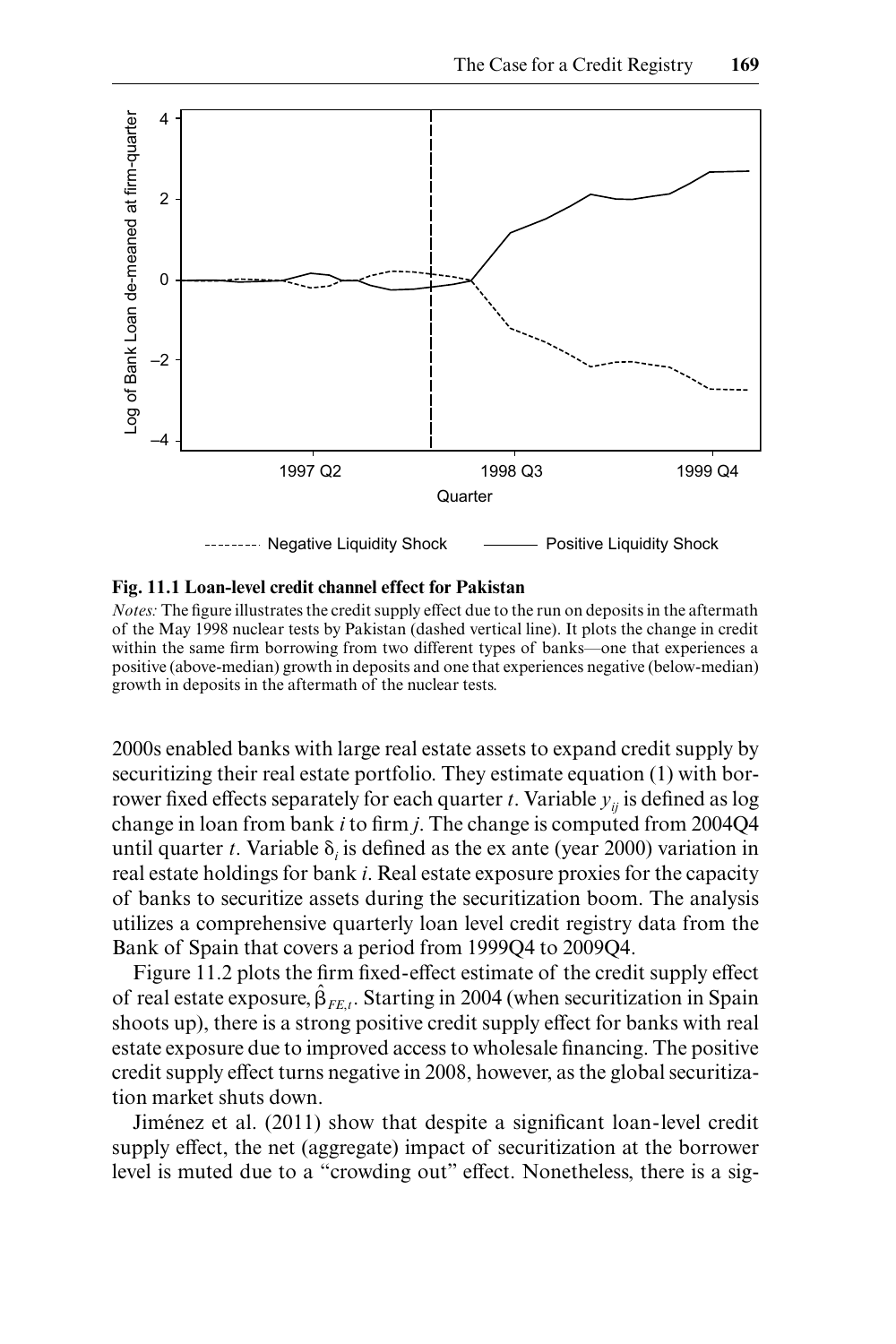

**Fig. 11.2 Loan-level credit channel coefficients for Spain by quarter** *Notes:* The figure plots the coefficient estimates for  $\beta'$  for the following specification for each quarter *t*:  $y_{ijt} - y_{ij,04q4} = \alpha^t + \beta^t * REexposure_{i,2000} + \eta_{jt} + \varepsilon_{ijt}$ , where *y* is the natural logarithm of loan commitment amount for firm *j* from bank *i*. **REexposure**<sub>i,2000</sub> is the share of loan portfolio exposed to real estate for bank *i* in 2000. The OLS coefficient estimates do not include the firm fixed effects term,  $\eta_{it}$ .

nificant aggregate impact of the expansion in credit supply on the price of credit. Securitization also leads to a reduction in loan collateralization rates and lengthens the maturity of loans.

# 11.4.3 US Financial Crisis and Bank Credit Lines

Some observers argue that a reduction in the supply of credit to corporations was an important factor in precipitating the economic downturn during 2007 and 2008. Ivashina and Scharfstein (2010) show that corporations drew down on their lines of credit significantly during this period, and especially more so from banks experiencing larger losses and thus under greater threat of going bankrupt. One interpretation of this evidence is that there was a "run" by corporations on weak banks under the fear that future credit supply may be choked off.

However, in a recent paper using loan-level data from the Fed's SNC program, Mian and Santos (2011) show that the increase in drawn lines of credit is not unique to the 2007 to 2009 crisis. The same pattern is seen in each of the previous two recessions of 1990 to 1991 and 2001 as well, and there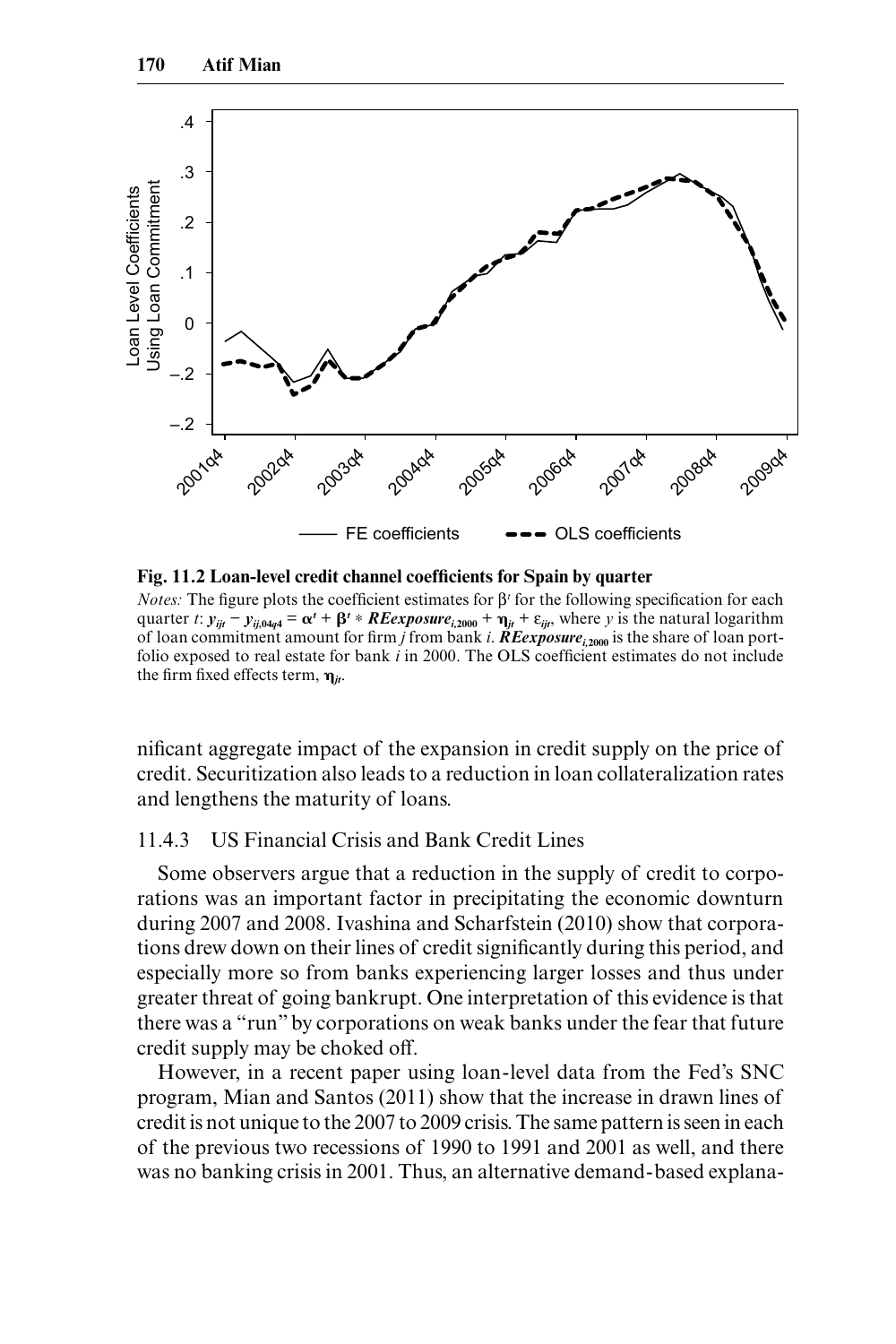tion for the increase in draw-down ratio is that as the economy slows, firms draw down as much as they can before their credit worthiness deteriorates.

We can use the above-mentioned methodology to test if the corporate run on undrawn lines of credit was driven by credit supply shock. Using loan-level data on syndicate loans from the Fed, we estimate equation (1), with  $y_{ii}$  defined as change in draw down percentage of a syndicate loan from lead bank *i* to firm *j*. Variable  $\delta_i$  captures the exposure of a lead bank to the crisis, which we proxy using the bank's ultimate charge-offs to assets. We also add the initial level of draw-down percentage on the right-hand side since the change in draw down is mechanically related to the initial drawdown percentage.

While simple OLS estimation of equation (1) over 2006 to 2007 and 2007 to 2008 shows that banks with larger ultimate losses experience larger increase in draw-down percentage, this result is entirely driven by less creditworthy firms more likely to borrow from banks with greater exposure to the crisis. The unbiased borrower fixed-effect estimate  $\hat{\beta}_{FE}$  is no longer positive with reasonably small standard errors. Thus the correlation between bank losses and increase in borrower draw-down ratio is driven by the endogenous matching of firms with low credit worthiness to banks that end up experiencing large losses.

#### **11.5 Concluding Discussion**

Most concerns about systemic risk relating to the banking industry are based on the premise that bank credit supply may get out of whack with economic fundamentals. This chapter outlined a methodology that can be used to test specific hypotheses about the extent to which changes in credit are driven by supply-side factors. The methodology uses loan-level credit registry data that are increasingly available in many countries. However, surprisingly, the United States lags behind in the availability of detailed loan-level data. Ideally, one would like to have loan-level data that covers the entire banking sector, and follows not just loan quantities but also price terms such as interest rate, maturity, collateralization rate, and basic covenants.

While I discussed three examples relating to my own work, other scholars have also used the methodology highlighted here in conjunction with credit registry data to isolate credit supply effects. These include Cetorelli and Goldberg (forthcoming) on international transmission of credit supply shocks during 2007 to 2008, Lin and Paravisini (2010) on the credit supply effect of bank reputation in the United States, Paravisini (2008) on credit supply effects in Argentina, Jiménez et al. (2010, forthcoming) on credit supply effects of monetary policy in Spain, and Schnabl (forthcoming) on the international transmission of credit supply shocks in Peru.